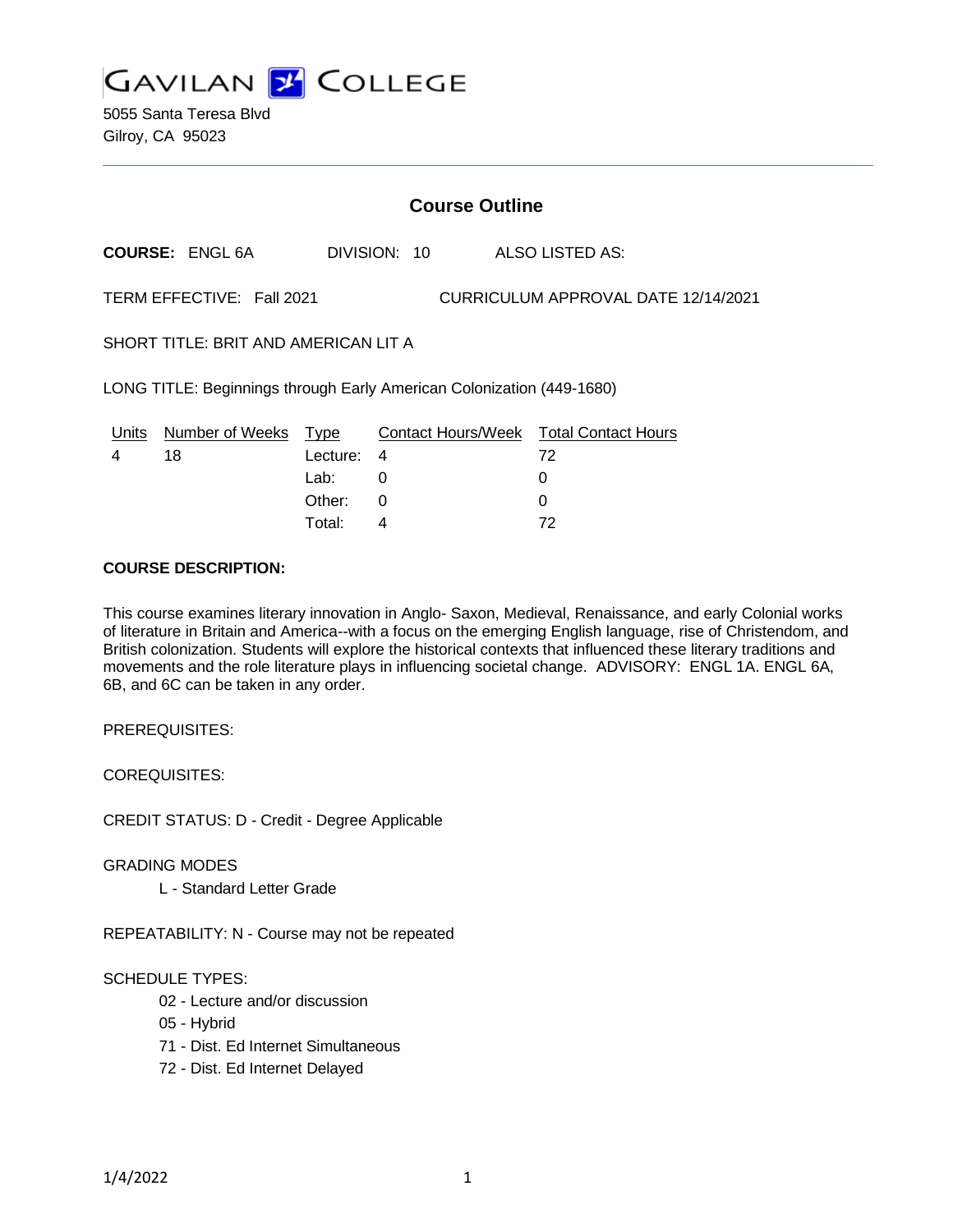# **STUDENT LEARNING OUTCOMES:**

By the end of this course, a student should:

1. Examine the evolution of literary techniques and trends employed in English literature from 449 to 1680.

2. Examine the social, political, and intellectual influences on literature and literature's role in influencing societal change.

3. Analyze and interpret literature within a critical framework.

4. Research literature within a critical framework.

# **COURSE OBJECTIVES:**

By the end of this course, a student should:

1. identify significant historical and cultural events that inform the literature of various time periods.

2. demonstrate knowledge of characteristic literary conventions, forms and styles of expression in the literature of various time periods.

3. engage in inquiry, analysis, and synthesis of a variety of literary texts.

# **CONTENT, STUDENT PERFORMANCE OBJECTIVES, OUT-OF-CLASS ASSIGNMENTS**

Curriculum Approval Date 12/14/2021 4 hours: Course Introduction Introduction to the course and its goals.

### 8 hours: Introduction to Literary Theory

Students will be introduced to and will practice applying literary theories--such as postcolonial criticism, culture studies, critical race theory, new historicism, feminist criticism, psychoanalysis, Marxist criticism, and lesbian, gay, and queer criticism--to works of literature.

8 hours: Introduction to literary research

Students will be Introduced to research approaches expected of English majors. Students will learn how to identify and apply theoretical approaches to their research.

#### 13 hours: Anglo-Saxon (Old English)

Students will be introduced to the geographical, historical, social, and political contexts of the period. Students will read and analyze Anglo-Saxon literature, translation, and literary techniques of the period, noting the role this body of literature plays in the progression of literary traditions.

#### 13 hours: Medieval (Middle English)

Students will be introduced to the geographical, historical, social, and political contexts of the period. Students will read and analyze Medieval literature, translation, and literary techniques of the period, noting the role this body of literature plays in the progression of literary traditions and societal change.

#### 12 hours: Renaissance

Students will be introduced to the geographical, historical, social, and political contexts of the period. Students will read and analyze Renaissance literature and literary techniques of the period, noting the role this body of literature plays in the progression of literary traditions and societal change.

#### 12 hours: Early Colonial Writings

Students will be introduced to the geographical, historical, social, and political contexts of the period. Students will read and analyze Colonial writings and literary techniques of the period, noting the role this body of literature plays in the progression of literary traditions and societal change.

2 hours: Final Exam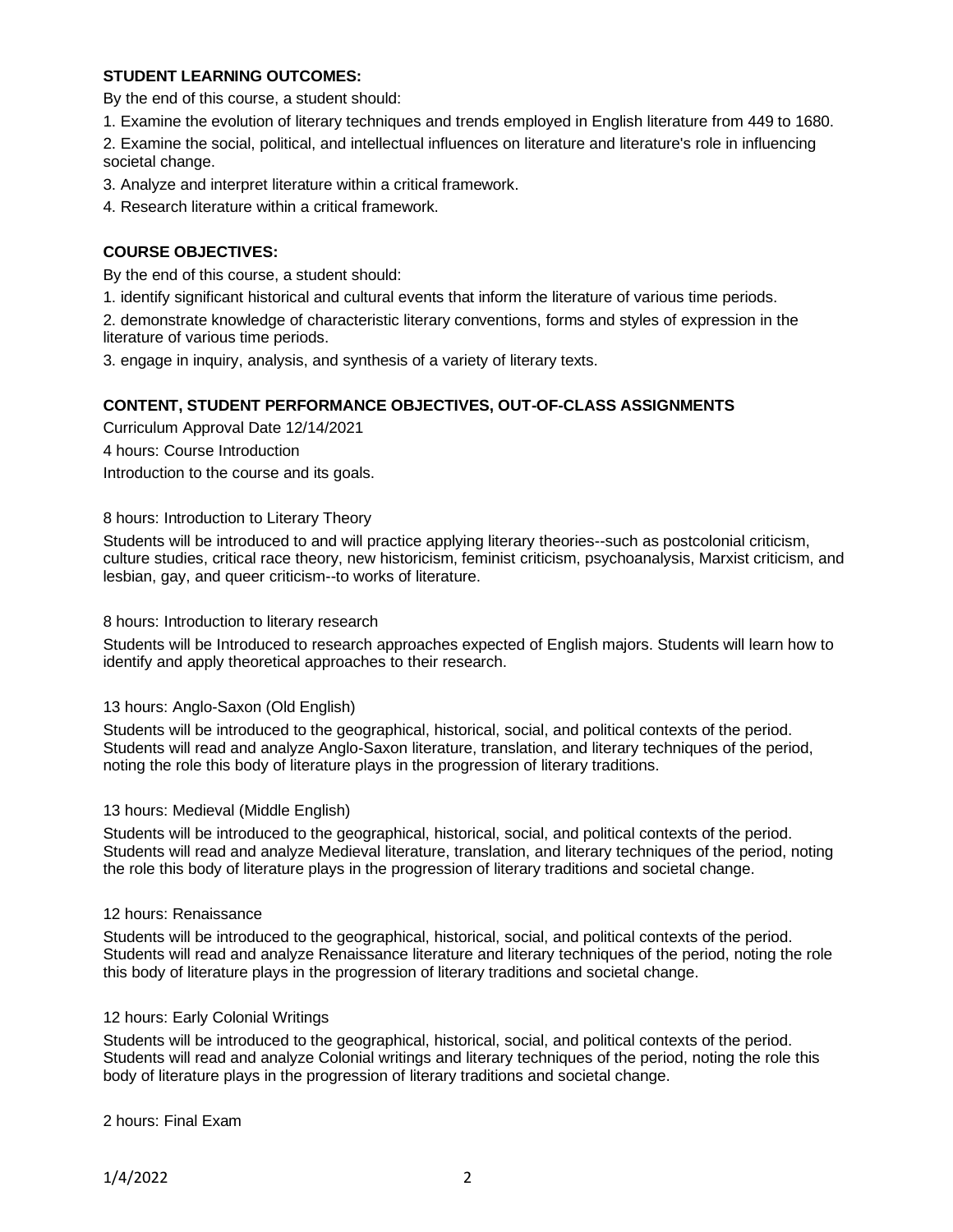# **METHODS OF INSTRUCTION:**

Lecture, seminar, class discussion, textbook and materials

## **OUT OF CLASS ASSIGNMENTS:**

Required Outside Hours 144

Assignment Description

Out-of-Class assignments may include literary analysis, annotation assignments, peer responses, readerresponse journals, essays, research papers, etc.

# **METHODS OF EVALUATION:**

Writing assignments

Evaluation Percent 70

Evaluation Description

Written assignments may include essays, journals, (short, informal writing), close readings, literary analysis, written responses to exam questions, portfolios, etc.

Other methods of evaluation

Evaluation Percent 30

Evaluation Description

Additional methods of evaluation may include seminar participation, recitations, oral presentations based on research, applications of literary theory, close readings, and/or personal/cultural reflections and connections, etc.

# **REPRESENTATIVE TEXTBOOKS:**

Beowulf: An Illustrated Edition , Seamus Heaney, W. W. Norton & Company; 1st edition, 2007. ISBN: ISBN-13 : 978-0393330106

Rationale: Beowulf is an important piece of canonical literature important for English majors.

The Canterbury Tales: Seventeen Tales and the General Prologue (Norton Critical Editions), Geoffrey Chaucer, W. W. Norton & Company, 2018.

ISBN: ISBN-13 : 978-1324000563

Rationale: The Canterbury Tales is an important piece of canonical literature.

# **RECOMMENDED MATERIALS:**

Doctor Faustus (Norton Critical Editions), Christopher Marlowe , W. W. Norton & Company, 2005. ISBN: ISBN-13 : 978-0393977547 Rationale: Dr. Faustus is an important piece of canonical literature. Paradise Lost (Norton Critical Editions), John Milton, W. W. Norton & Company, 2004. ISBN: ISBN-13 : 978-0393924282 Rationale: Paradise Lost is an important piece of canonical literature. The Works of Anne Bradstreet, Anne Bradstreet, Belknap Press, 2010. ISBN: ISBN-13: 978-0674050273 Rationale: This is a classic literary text.